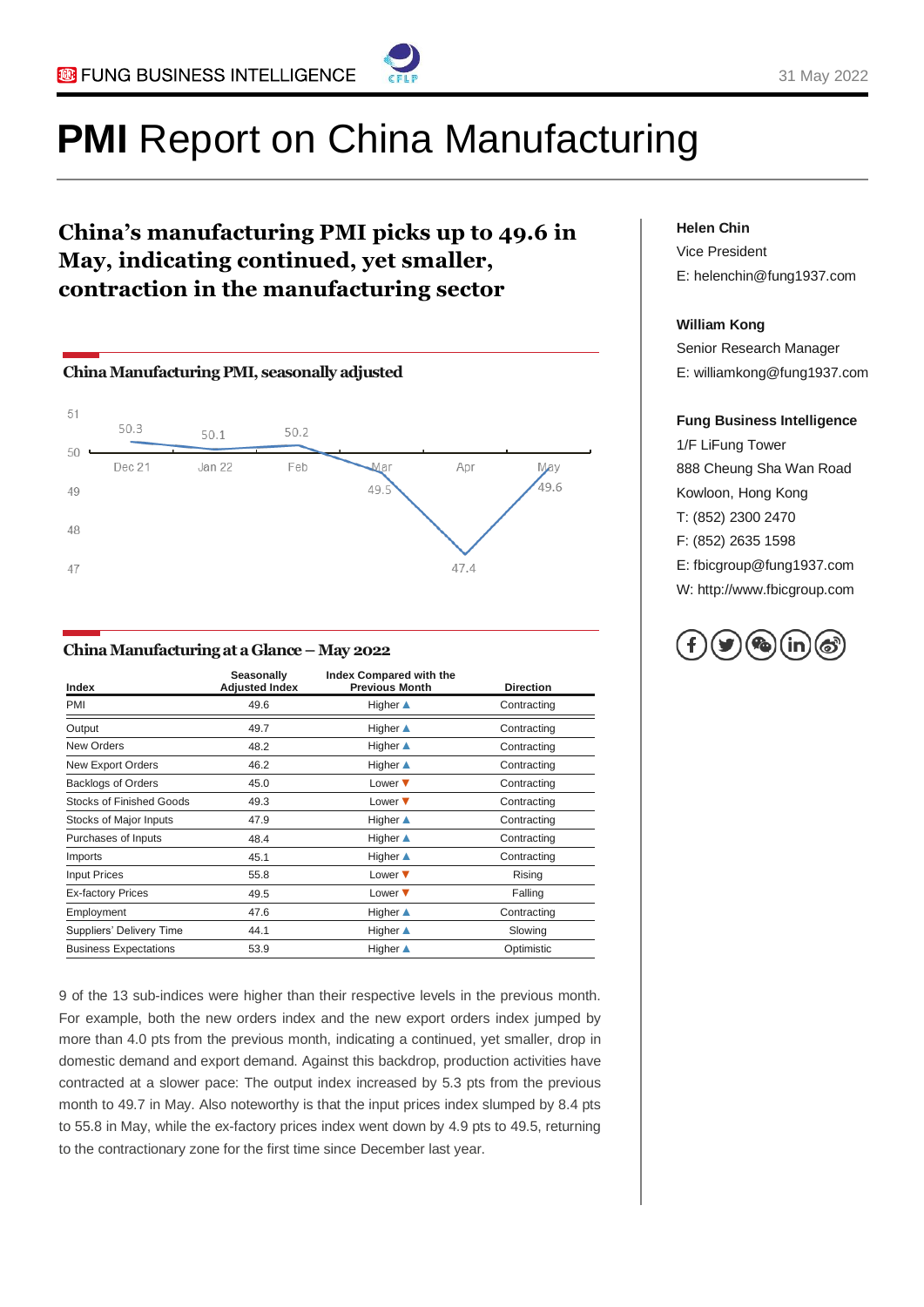The output index came in at 49.7 in May, up from 44.4 in April. The output index of 'large enterprises' rose above the neutral level of 50, registering 52.5 in May. Meanwhile, the output indices of 'medium enterprises' and 'small enterprises' stayed below 50, registering 48.9 and 44.9 respectively in the month.

The new orders index came in at 48.2 in May, up from 42.6 in April. By size of enterprises, the new orders index of 'large enterprises' returned to the expansionary zone, registering 50.7 in May. Meanwhile, the new orders indices of 'medium enterprises' and 'small enterprises' remained in the contractionary zone, registering 48.3 and 42.7 respectively in the month.

The new export orders index went up to 46.2 in May from 41.6 in April. The new export orders indices of 'large enterprises', 'medium enterprises' and 'small enterprises' all remained below the neutral level of 50, registering 47.8, 43.6 and 44.4 respectively in May.

The backlogs of orders index went down to 45.0 in May from 46.0 in April. The backlogs of orders indices of 'large enterprises', 'medium enterprises' and 'small enterprises' all stayed below the critical 50-mark, registering 47.4, 44.9 and 40.0 respectively in May.

The stocks of finished goods index went down to 49.3 in May from 50.3 in April. The stocks of finished goods index of 'large enterprises' stayed above the neutral level of 50, registering 51.3 in May. Meanwhile, the stocks of finished goods indices of 'medium enterprises' and 'small enterprises' remained in the contractionary zone, registering 48.7 and 45.7 respectively in the month.

The stocks of major inputs index went up to 47.9 in May from 46.5 in April. The stocks of major inputs indices of 'large enterprises', 'medium enterprises' and 'small enterprises' all remained below the critical 50-mark, registering 49.6, 47.2 and 45.1 respectively in May.

The purchases of inputs index went up to 48.4 in May from 43.5 in April. The purchases of inputs index of 'large enterprises' rose above the neutral level of 50, registering 50.5 in May. Meanwhile, the purchases of inputs indices of 'medium enterprises' and 'small enterprises' stayed below 50, registering 47.4 and 45.2 respectively in the month.

The imports index increased to 45.1 in May from 42.9 in April. The imports indices of 'large enterprises', 'medium enterprises' and 'small enterprises' all remained below the critical 50-mark, registering 45.4, 45.4 and 41.9 in May.

The input prices index went down to 55.8 in May from 64.2 in April. The input prices indices of 'large enterprises', 'medium enterprises' and 'small enterprises' all stayed above the critical 50-mark, registering 54.5, 56.4 and 57.7 in May.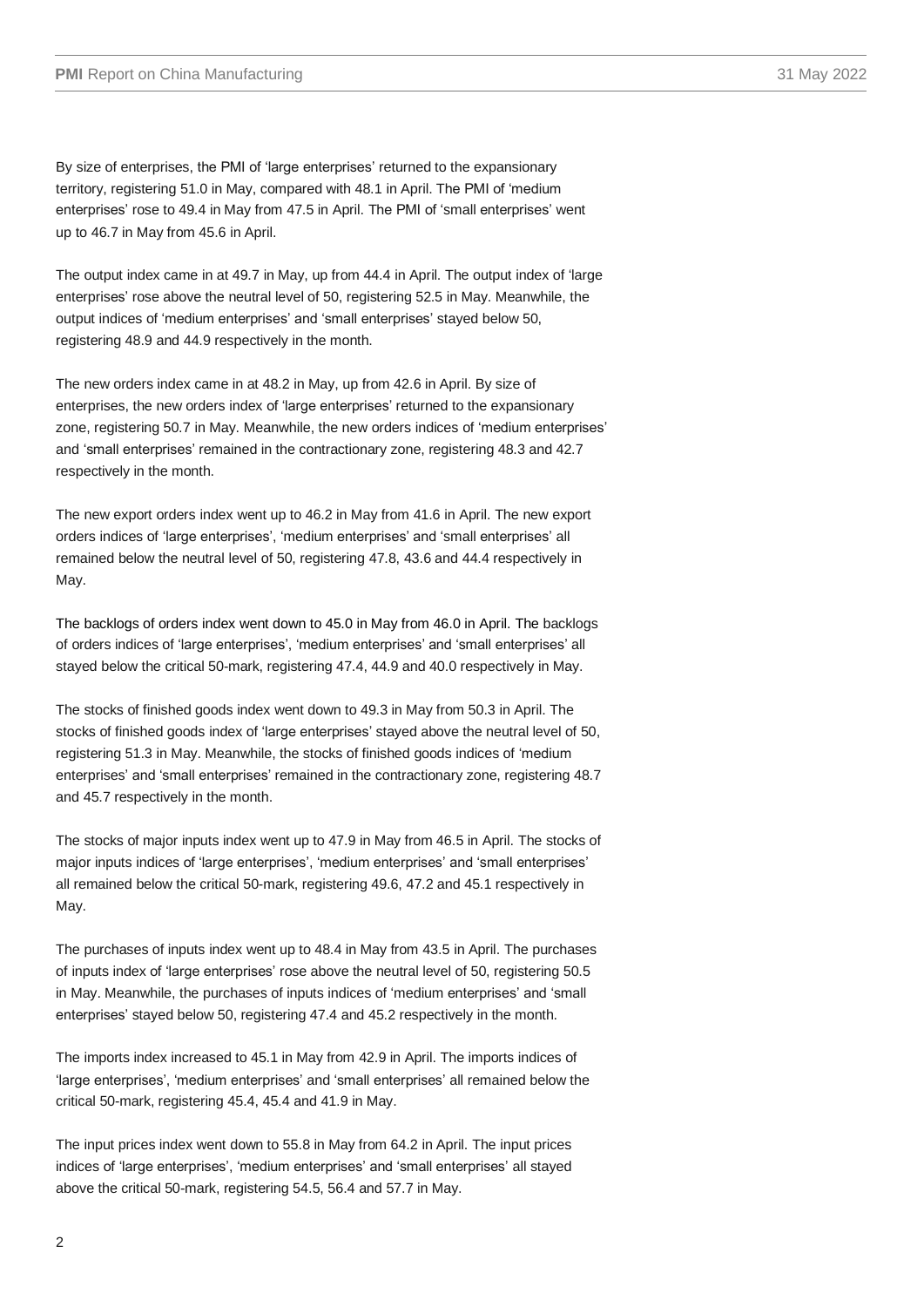The ex-factory prices index came in at 49.5 in May, down from 54.4 in April. <sup>1</sup> The exfactory prices indices of 'large enterprises', 'medium enterprises' and 'small enterprises' all dropped below the neutral level of 50, registering 49.3, 49.8 and 49.3 respectively in May.

The employment index went up to 47.6 in May from 47.2 in April. The employment indices of 'large enterprises', 'medium enterprises' and 'small enterprises' all stayed below the neutral level of 50, registering 47.8, 47.5 and 47.2 respectively in May.

The suppliers' delivery time index came in at 44.1 in May, up from 37.2 in April. A reading above 50 implies faster delivery; below 50, slower delivery. The suppliers' delivery time indices of 'large enterprises', 'medium enterprises' and 'small enterprises' registered 45.4, 43.5 and 42.2 respectively in May.

The business expectations index went up to 53.9 in May from 53.3 in April. <sup>2</sup> The business expectations indices of 'large enterprises', 'medium enterprises' and 'small enterprises' were 55.1, 53.8 and 51.5 respectively in May.

<sup>1</sup> The ex-factory prices index has been published since January 2017.

<sup>2</sup> Since January 2017, a new method of seasonal adjustment to the business expectations index has been adopted; and accordingly, the historical readings of the index have been revised.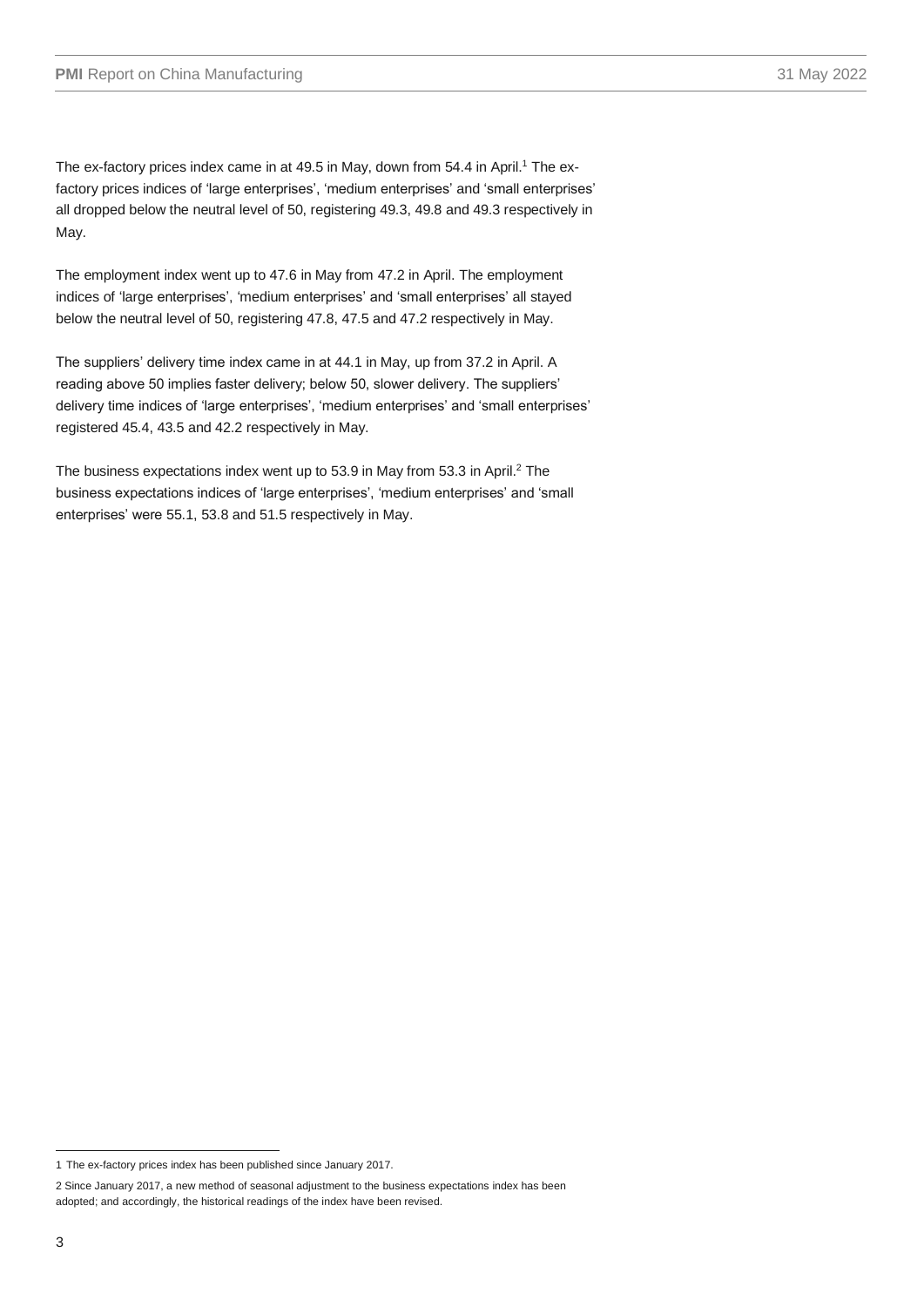## **CFLP**

#### **中國物流與採購聯合會**

China Federation of Logistics & Purchasing (CFLP) is the logistics and purchasing industry association approved by the State Council. CFLP's mission is to push forward the development of the logistics industry and the procurement businesses of both government and enterprises, as well as the circulation of factors of production in China. The government authorizes the CFLP to produce industry statistics and set industry standards. CFLP is also China's representative in the Asian-Pacific Logistics Federation (APLF) and the International Federation of Purchasing and Supply Management (IFPSM).

### **NBS**

#### **國家統計局**

The National Bureau of Statistics (NBS), an agency directly under the State Council in China, is in charge of the country's statistics. It is responsible for formulating statistical policies and establishing the national statistical system, drafting and enforcing the statistical laws and regulations, setting up and improving the national economic accounting system, conducting censuses, as well as making statistical analyses and forecasts of the macroeconomy, social development, scientific advancement, resources and environment.

## **China Manufacturing PMI**

#### **中國製造業採購經理指數**

China Manufacturing Purchasing Managers' Index (PMI) provides an early indication each month of economic activities in the Chinese manufacturing sector. It is jointly published by China Federation of Logistics & Purchasing (CFLP) and the National Bureau of Statistics (NBS). Fung Business Intelligence is responsible for drafting and disseminating the English PMI report.

Every month questionnaires are sent to 3,000 manufacturing enterprises all over China. The data presented herein is compiled from the enterprises' responses about their purchasing activities and supply situations. CFLP makes no representation regarding the data collection procedures, nor does it disclose any data of individual enterprises. The PMI should be compared to other economic data sources when used in decision-making.

3,000 manufacturing enterprises in 31 industries from Eastern, Northeastern, Central and Western China are surveyed. The sampling of the enterprises involves the use of Probability Proportional to Size Sampling (PPS), which means the selection of enterprises surveyed is largely based on each industry's contribution to GDP, and the representation of each geographical region.

There are 13 sub-indicators in the survey: Output, New Orders, New Export Orders, Backlogs of Orders, Stocks of Finished Goods, Purchases of Inputs, Imports, Input Prices, Stocks of Major Inputs, Ex-factory Prices, Employment, Suppliers' Delivery Time and Business Expectations. An index reading above 50 indicates an overall positive change in a sub-indicator; below 50, an overall negative change.

The PMI is a composite index based on the seasonally adjusted indices for five of the subindicators with varying weights: New Orders—30%; Output—25%; Employment—20%; Suppliers' Delivery Time—15%; and Stocks of Major Inputs—10%. A PMI reading above 50 indicates an overall expansion in the manufacturing sector; below 50, an overall contraction.

Currently there are more than twenty countries and regions conducting the PMI survey and compilation, based on an internationally standardized methodology.